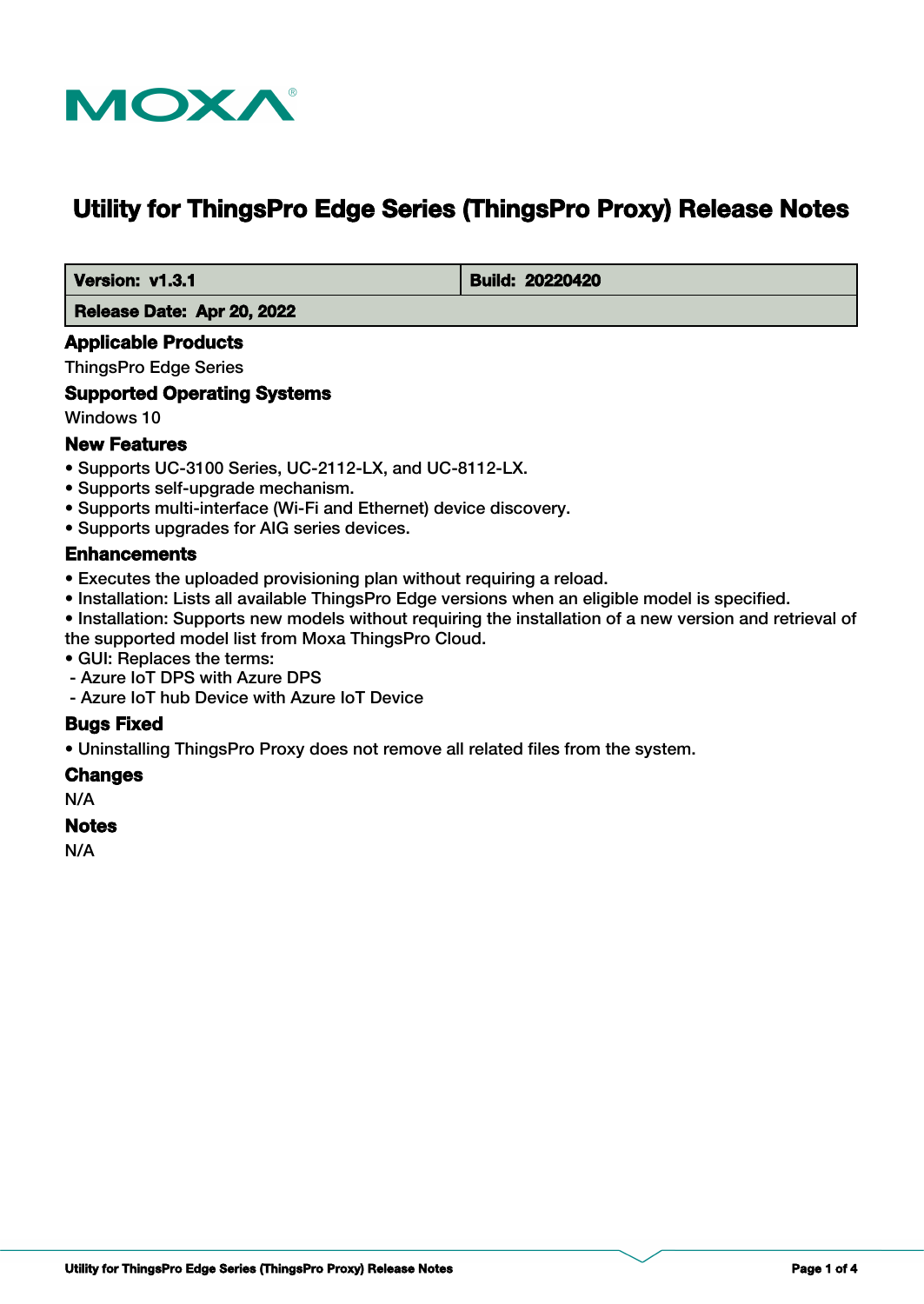

**Version: v1.3.0 Build: 20220218** 

 **Release Date: Mar 29, 2022**

## **Applicable Products**

ThingsPro Edge Series

## **Supported Operating Systems**

Windows 10

### **New Features**

- Supports UC-3100 Series, UC-2112-LX, and UC-8112-LX.
- Supports self-upgrade mechanism.
- Supports multi-interface (Wi-Fi and Ethernet) device discovery.
- Supports upgrades for AIG series devices.

#### **Enhancements**

- Executes the uploaded provisioning plan without requiring a reload.
- Installation: Lists all available ThingsPro Edge versions when an eligible model is specified.
- Installation: Supports new models without requiring the installation of a new version installation,
- retrieves the supported model list from the Moxa ThingsPro Cloud.
- GUI: Replaces some terms
- Azure IoT DPS with Azure DPS
- Azure IoT hub Device with Azure IoT Device

#### **Bugs Fixed**

• Uninstalling ThingsPro Proxy does not remove all related files from the system.

#### **Changes**

N/A

#### **Notes**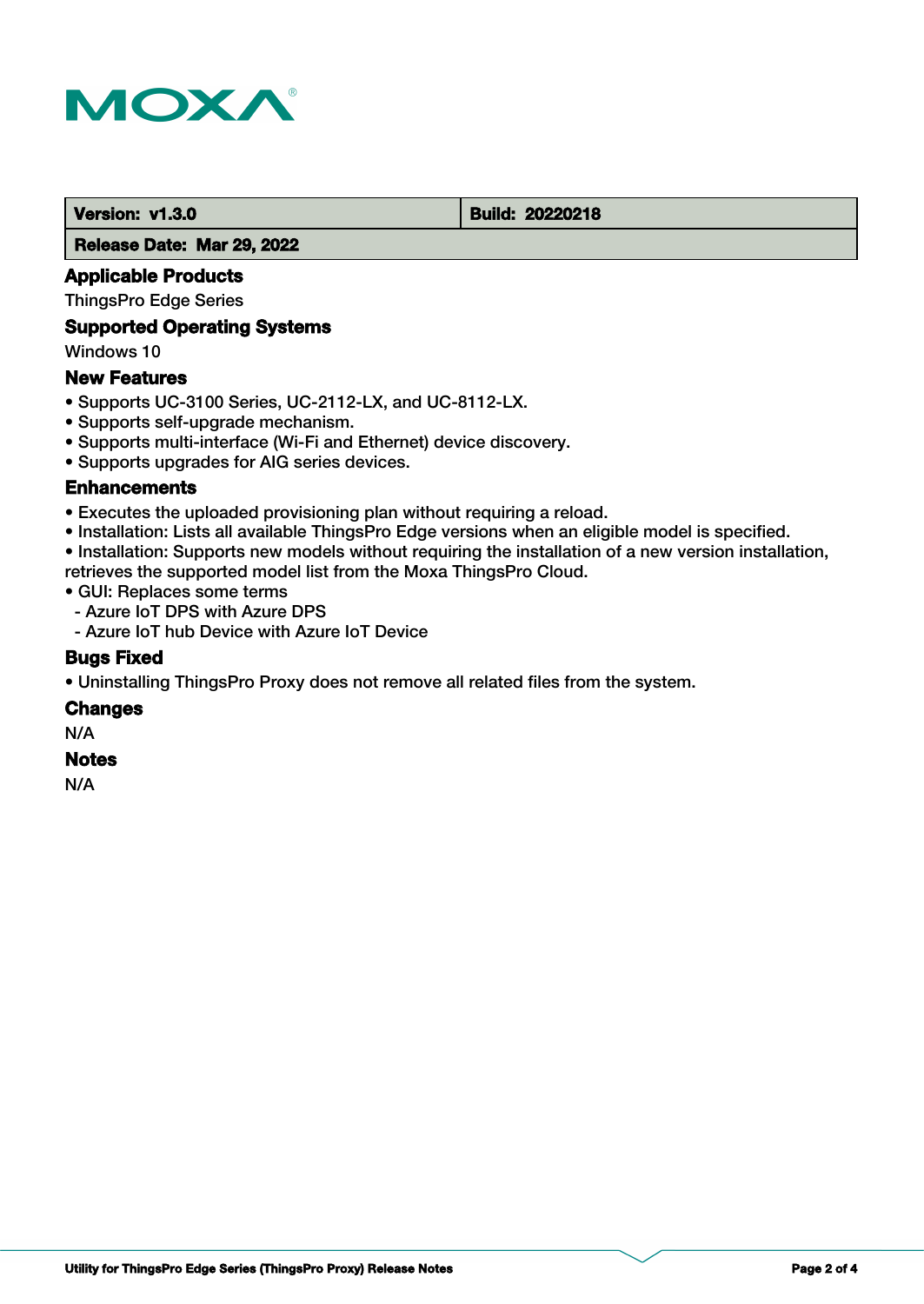

#### **Version: v1.2.0 Build: 202105041550**

 **Release Date: Jul 28, 2021**

### **Applicable Products**

ThingsPro Edge Series

## **Supported Operating Systems**

Windows 10

#### **New Features**

- Provisioning plan:
- Supports deploying Linux scripts.
- Supports AWS IoT Core for device enrollment.
- Supports enrollment to multiple clouds.
- Supports specifying the model of the target device.
- Supports installing ThingsPro Edge from a local host by uploading the installation package.

## **Enhancements**

• Adds time synchronization between devices and the host before executing the provisioning plan.

• Extends device discovery to all LAN interfaces on the devices.

#### **Bugs Fixed**

N/A

## **Changes**

N/A

#### **Notes**